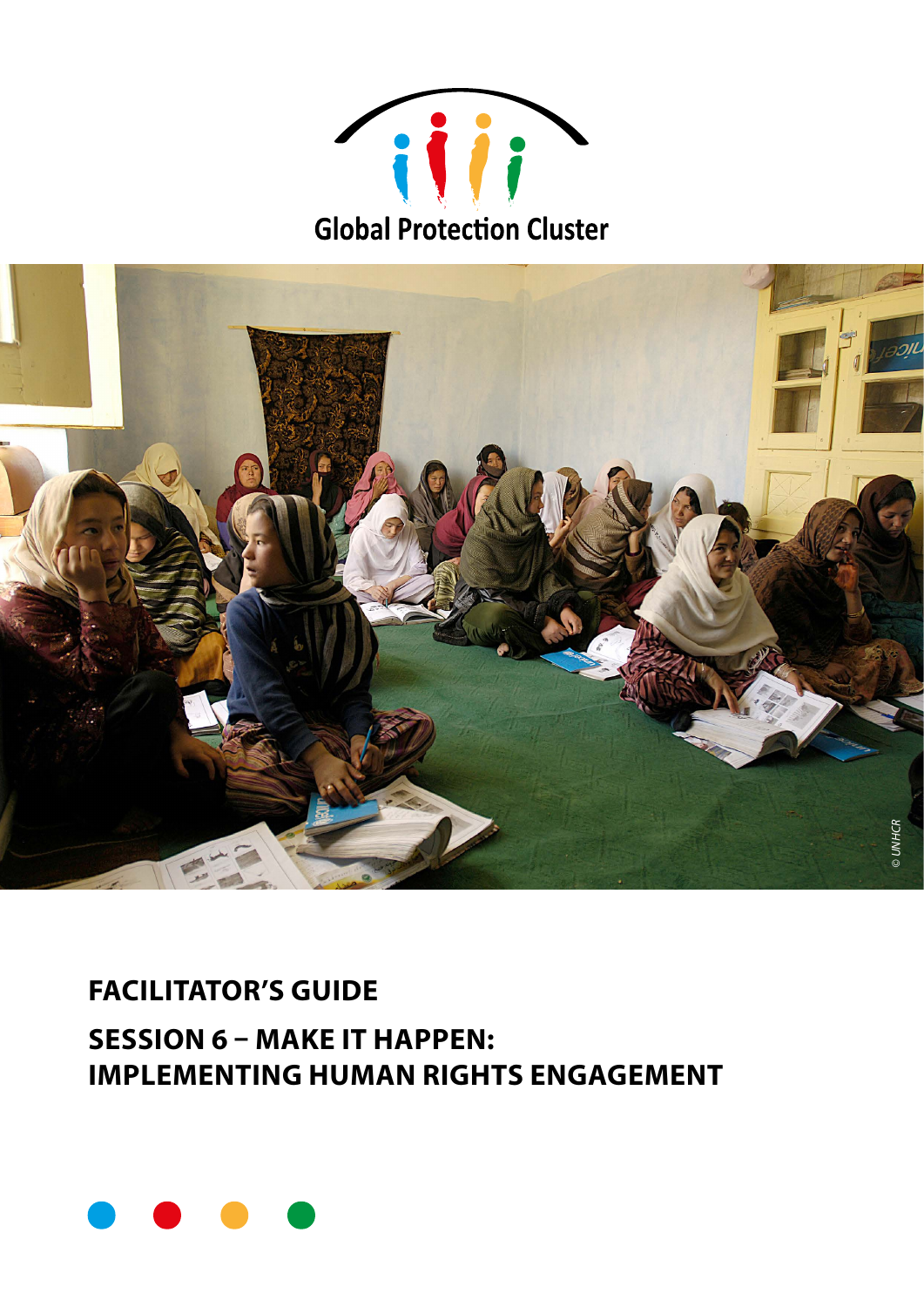

## FACILITATOR'S GUIDE SESSION 6 – MAKE IT HAPPEN: IMPLEMENTING HUMAN RIGHTS ENGAGEMENT

## **Preparation**

- **o** Create 3 break-out rooms and assign participants to a break-out room.
- **o** Prepare links for 3 videos, one for each breakout group.

**Group 1:** An excerpt of the video of Somalia's UPR review from the 2<sup>nd</sup> cycle, in particular the statements of France and Germany beginning at **1:08:00 – 1:15:00.** The video is available here:<https://media.un.org/en/asset/k17/k17cikuhgb>

**Group 2:** An excerpt from the interactive dialogue with the Independent Expert on the rights of older persons during the 42<sup>nd</sup> session of the Human Rights Council. The video is available here: <https://media.un.org/en/asset/k1d/k1df5fufh3> **The video should be played from 1:04:00 – 1:09:00**

**Group 3:** An excerpt from CRPD 22<sup>nd</sup> Session on Iraq (2019). The video can be found on this link [https://media.un.org/en/asset/k1b/k1bb2awg1b](https://eur02.safelinks.protection.outlook.com/?url=https%3A%2F%2Fmedia.un.org%2Fen%2Fasset%2Fk1b%2Fk1bb2awg1b&data=04%7C01%7Cabdelhad%40unhcr.org%7C49d7b0a0207244a332ba08d9a827d559%7Ce5c37981666441348a0c6543d2af80be%7C0%7C0%7C637725711295612432%7CUnknown%7CTWFpbGZsb3d8eyJWIjoiMC4wLjAwMDAiLCJQIjoiV2luMzIiLCJBTiI6Ik1haWwiLCJXVCI6Mn0%3D%7C3000&sdata=M58eLh6imA7FbrOOR43dfVlJQNm6sEsoDDhJwsU5LuY%3D&reserved=0) and should be played **from minute 34:00 to 41:00.**

Make reference to the Universal Human Rights Index available here: <https://uhri.ohchr.org/en/>

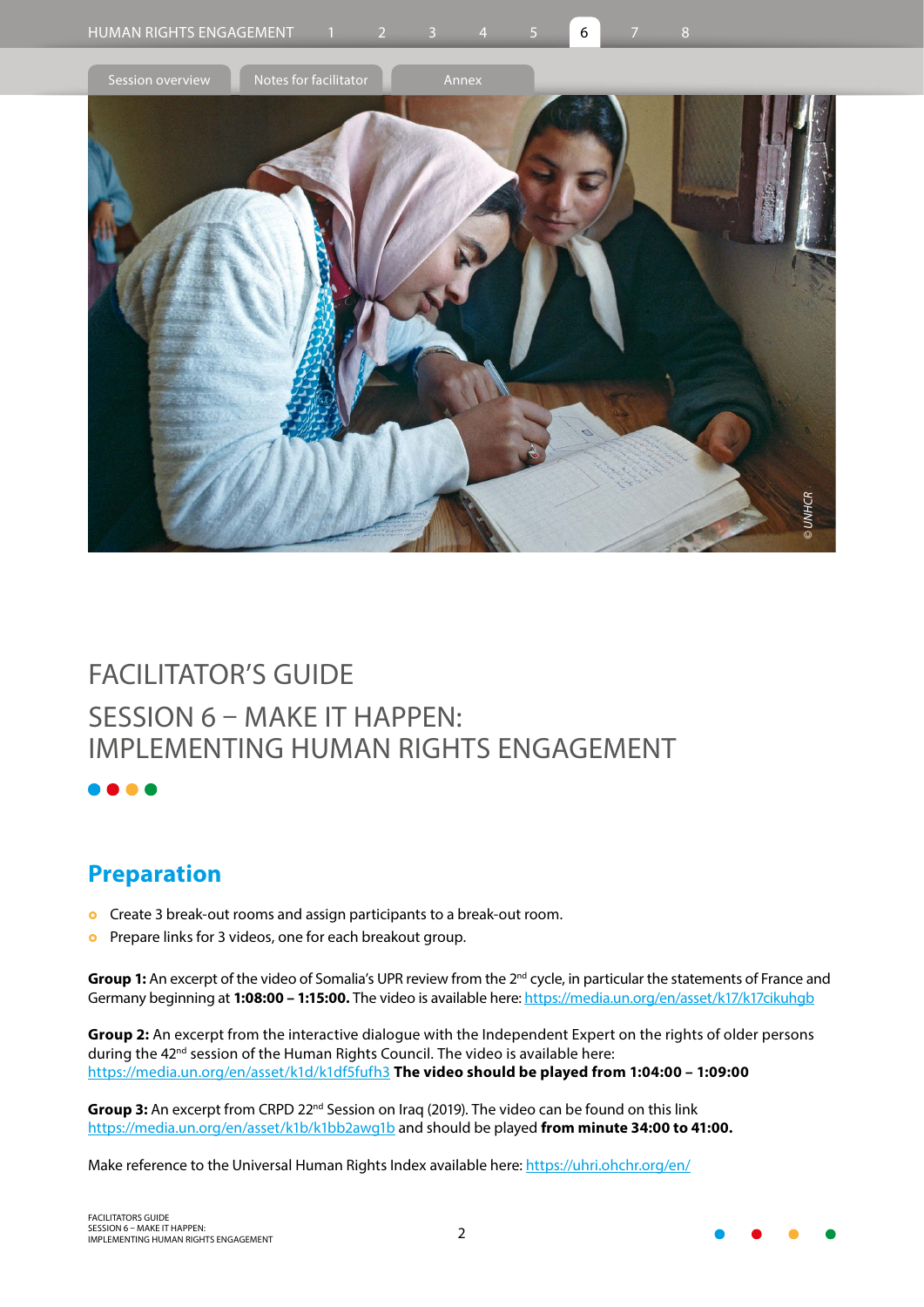## SESSION OVERVIEW

 $\bullet\bullet\bullet$ 

| <b>Section</b>                                                                                 | <b>Content</b>                                                                                                                                                                                                                                                      | <b>Timing</b> |
|------------------------------------------------------------------------------------------------|---------------------------------------------------------------------------------------------------------------------------------------------------------------------------------------------------------------------------------------------------------------------|---------------|
| Introductions<br>U.                                                                            | Topics covered in this webinar<br>$\bullet$                                                                                                                                                                                                                         | 5 minutes     |
| Breakout Groups 1: what<br>happens during a session of<br>a human rights mechanism<br>ಹಿಂ<br>的 | Watch video of a session to compare the dialogue between<br>$\bullet$<br>States and the human rights mechanisms<br>Compare the recommendations issued by different human<br>$\bullet$<br>rights mechanisms<br>Debrief in plenary<br>$\bullet$                       | 30 minutes    |
| What happens after a session of<br>a human rights mechanism                                    | What is follow-up<br>$\bullet$<br>Who is responsible for the implementation of<br>$\bullet$<br>recommendations from the human rights mechanisms<br>What role does the cluster play in the process of<br>$\bullet$<br>implementation of human rights recommendations | 20 minutes    |
| Breakout Groups 2: how to use<br>human rights recommendations<br>and follow up                 | Debrief in plenary<br>$\bullet$                                                                                                                                                                                                                                     | 20 minutes    |
| National mechanisms for<br>reporting and follow-up                                             | What are the national mechanisms for reporting and follow-<br>$\bullet$<br>up and what they do<br>Compare with national human rights institutions<br>$\bullet$                                                                                                      | 5 minutes     |
| National plans of action for the<br>promotion and protection of<br>human rights                | How to include the affected population in this kind of<br>$\bullet$<br>national action plans                                                                                                                                                                        | 5 minutes     |
| UN funds to support<br>implementation                                                          | An overview of UN Funds supporting the implementation<br>$\bullet$<br>of human rights                                                                                                                                                                               | 5 minutes     |
| Closing                                                                                        |                                                                                                                                                                                                                                                                     | 2 minutes     |
| <b>Total time</b>                                                                              |                                                                                                                                                                                                                                                                     | 92 minutes    |

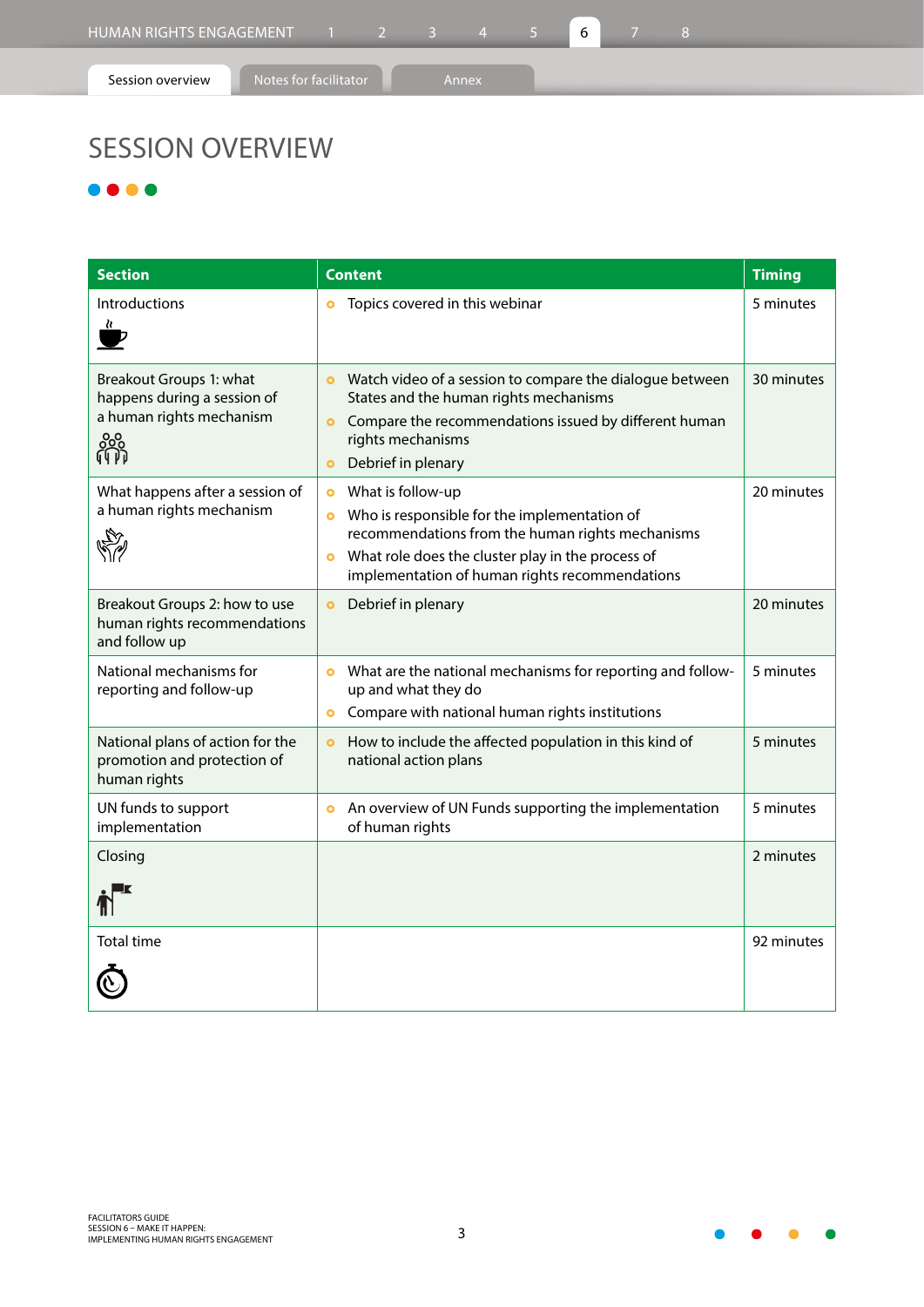# NOTES FOR FACILITATOR

### ...

| <b>Slide</b>                                                   | <b>FACILITATOR's NOTES</b>                                                                                                                                                                                                                                                                                                                                                                                                                                                                                                                                                                                                                                                                                                                                                                                                                                                                                                                                                                                                                                                                                                                                                                                                                                                                                                                                                                          |
|----------------------------------------------------------------|-----------------------------------------------------------------------------------------------------------------------------------------------------------------------------------------------------------------------------------------------------------------------------------------------------------------------------------------------------------------------------------------------------------------------------------------------------------------------------------------------------------------------------------------------------------------------------------------------------------------------------------------------------------------------------------------------------------------------------------------------------------------------------------------------------------------------------------------------------------------------------------------------------------------------------------------------------------------------------------------------------------------------------------------------------------------------------------------------------------------------------------------------------------------------------------------------------------------------------------------------------------------------------------------------------------------------------------------------------------------------------------------------------|
| Slide 1: Cover slide                                           | Welcome participants while waiting for the other participants to join.                                                                                                                                                                                                                                                                                                                                                                                                                                                                                                                                                                                                                                                                                                                                                                                                                                                                                                                                                                                                                                                                                                                                                                                                                                                                                                                              |
| Slide 2: Ground rules                                          | Mention that the ground rules remain the same.                                                                                                                                                                                                                                                                                                                                                                                                                                                                                                                                                                                                                                                                                                                                                                                                                                                                                                                                                                                                                                                                                                                                                                                                                                                                                                                                                      |
| Slide 3: What the session<br>is about                          | Highlight the key topics of this session.                                                                                                                                                                                                                                                                                                                                                                                                                                                                                                                                                                                                                                                                                                                                                                                                                                                                                                                                                                                                                                                                                                                                                                                                                                                                                                                                                           |
| Slide 4: What happens<br>during a session of a HR<br>mechanism | Before diving into the question of follow-up and implementation, we'll look into<br>what happens during the sessions of human rights mechanism. Our previous<br>session stopped at discussing how to integrate human rights engagement in<br>Cluster interventions - it dealt with questions, such as planning human rights<br>engagement, finding avenues where human rights engagement could support<br>cluster interventions on behalf of the affected population. The next question<br>we need to ask ourselves is what happens with all the submissions, advocacy<br>interventions and collaboration that was developed. How are the human rights<br>mechanisms taking them into account?<br>We will go through this session in two parts. First, we will look closer at what<br>happens during the sessions of the human rights mechanisms; in the second part,<br>we will discuss what follow-up means and how to support States in implementing<br>human rights recommendations.<br>Understanding how the sessions take place can also help us in several ways:<br>Looking forward: this helps us understand the types of outcomes that<br>$\bullet$<br>derive from those mechanisms; we can, for instance, understand why the<br>recommendations from the human rights mechanisms are so different from one<br>mechanism to another. It also helps us understand what concrete avenues are |
|                                                                | available in terms of follow-up.<br>Looking backward: having a clear understanding of what happens during<br>$\bullet$<br>a session of the human rights mechanisms helps us tailor our advocacy,<br>messages, but also our expectations. We can understand with more nuance the<br>advantages and the limitations of each human rights mechanism, what they can<br>do and what they cannot do. This helps us formulate more clearly our messages<br>and define with clarity the types of outcome we can expect to achieve.<br>Let's look at what happens during the sessions of the human rights mechanisms.<br>We will have a group exercise where we examine a session from three different<br>human rights mechanisms. You will work in groups, and each group will watch<br>a different short video recording from a session of the mechanisms.<br>The first video is an excerpt of the video of Somalia's UPR review. The second video<br>illustrates a session of the Human Rights Council when the Independent Expert<br>on the rights of older persons presented a thematic report on the protection of<br>older persons in emergency situations. And the third video is an excerpt from CRPD<br>22 <sup>nd</sup> Session on Iraq.                                                                                                                                                          |

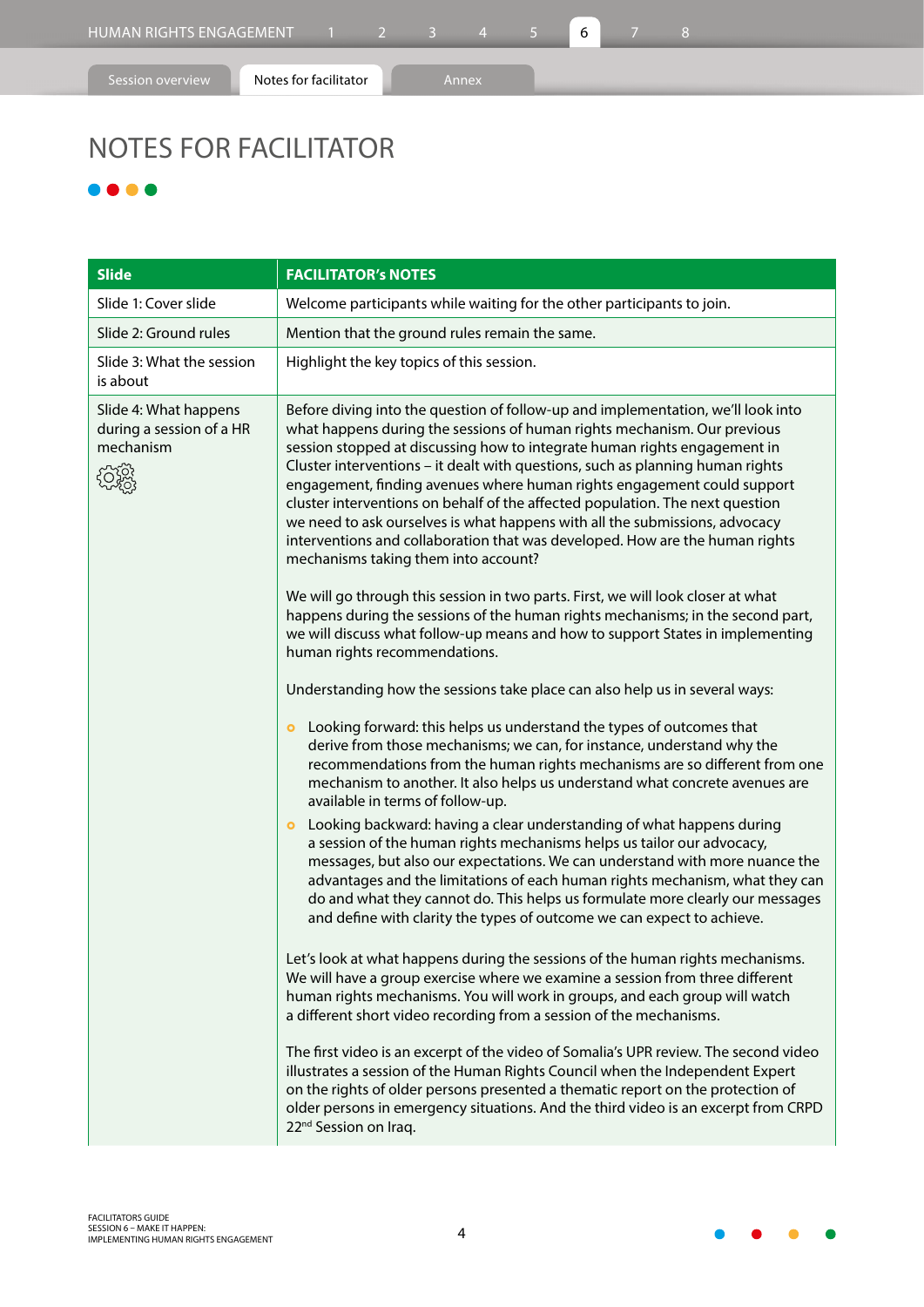**Slide FACILITATOR's NOTES** After viewing the videos, we will look at and reflect on some of the recommendations that came out of the mechanisms. Please reflect about: } **what is relevant recommendation?**  } **what does it need to have?**  } **and what purposes does a recommendation need to fulfil? Facilitator instructions: Group 1:** An excerpt of the video of Somalia's UPR review from the 2<sup>nd</sup> cycle, in particular the statements of France and Germany beginning at **1:08:00 – 1:15:00.** The video is available here:<https://media.un.org/en/asset/k17/k17cikuhgb> **Group 2:** An excerpt from the interactive dialogue with the Independent Expert on the rights of older persons during the 42<sup>nd</sup> session of the Human Rights Council. The video is available here:<https://media.un.org/en/asset/k1d/k1df5fufh3>The video should be played from 1:04:00 – 1:09:00 Group 3: An excerpt from CRPD 22<sup>nd</sup> Session on Iraq (2019). The video can be found on this link [https://media.un.org/en/asset/k1b/k1bb2awg1b](https://eur02.safelinks.protection.outlook.com/?url=https%3A%2F%2Fmedia.un.org%2Fen%2Fasset%2Fk1b%2Fk1bb2awg1b&data=04%7C01%7Cabdelhad%40unhcr.org%7C49d7b0a0207244a332ba08d9a827d559%7Ce5c37981666441348a0c6543d2af80be%7C0%7C0%7C637725711295612432%7CUnknown%7CTWFpbGZsb3d8eyJWIjoiMC4wLjAwMDAiLCJQIjoiV2luMzIiLCJBTiI6Ik1haWwiLCJXVCI6Mn0%3D%7C3000&sdata=M58eLh6imA7FbrOOR43dfVlJQNm6sEsoDDhJwsU5LuY%3D&reserved=0) and should be played from minute 34:00 to 41:00. When joining the breakout groups, instruct the group that they need to: 1) Agree on a note taker who will be the lead on noting down answers in the group's working document 2) Agree on a presenter for the debriefings **Debriefing:** Invite groups to share some thoughts and reflections. When we understand what each human rights mechanism can do and make the link between the procedures that take place during the sessions of those mechanisms and the outcomes, we can have a clearer picture about what we can expect from each mechanism. This also helps us better prepare our inputs, manage advocacy interventions and tailor the way in which we engage with each mechanism. Sometimes, you may have the experience where you prepared detailed recommendations for a review before a treaty body; and in most cases, the treaty bodies raise the issues the cluster puts forward. You may have submitted similarly detailed recommendations in submissions to the Universal Periodic Review, and you may be disappointed that the details you provided were not reflected. You may feel disappointed that the States referred to the issues raised by the Cluster only in general terms, sometimes omitting to mention the affected population. What do you do in those cases? **Do you think that the whole purpose of engaging with the Universal Periodic Review is lost?** You may need to think of different approaches to follow-up on human rights recommendations and to support States in implementing those recommendations. With this question, we will move into the second part of this session where we discuss more concretely what follow-up means and how we support implementation processes.

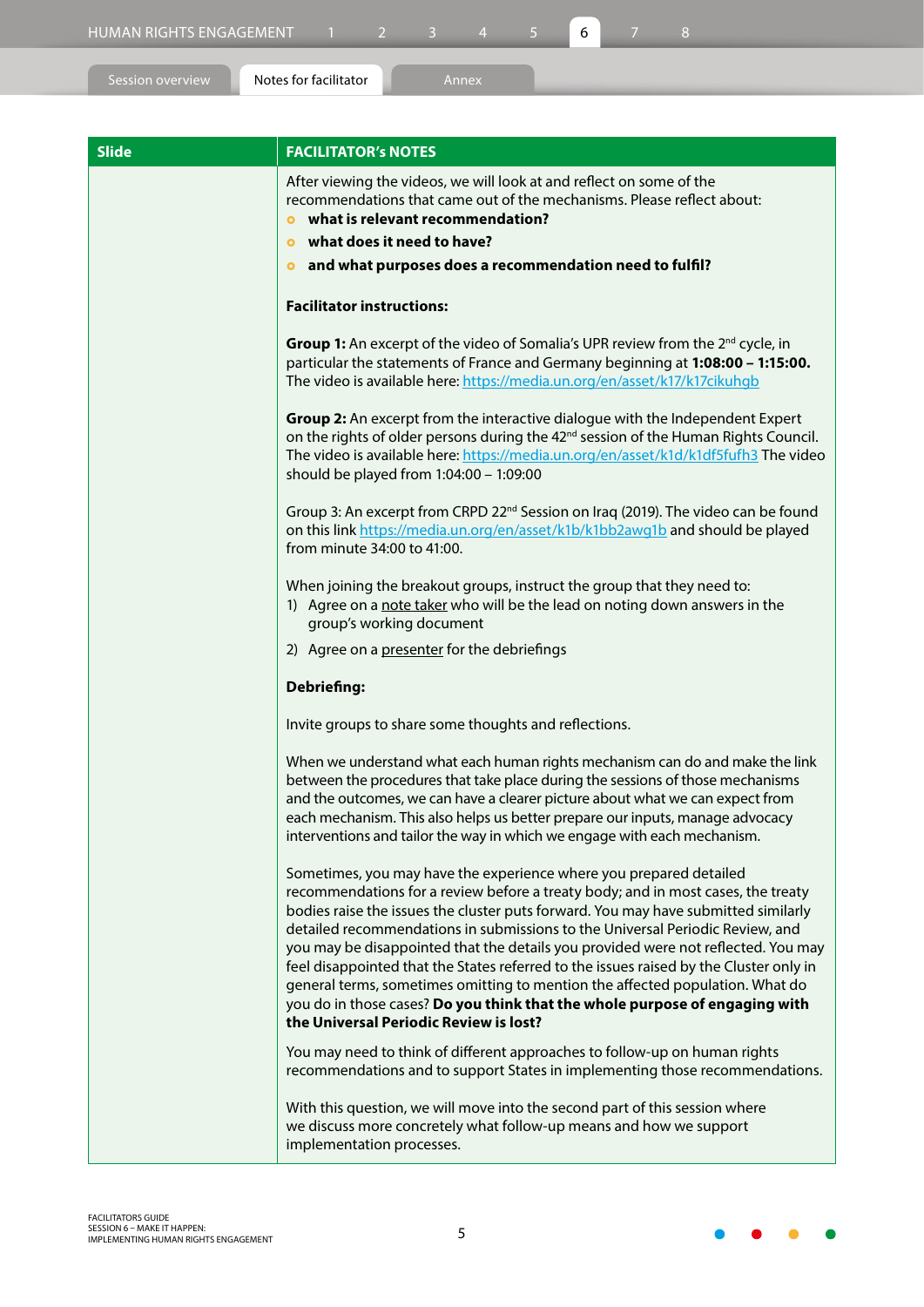| <b>Slide</b>                                                 | <b>FACILITATOR's NOTES</b>                                                                                                                                                                                                                                                                                                                                                                                                                                                                                                                                                                                                                                                                                                                                                                                                                                                                                                                                                                                                                                                                                                                                                                                                                                                                                                                                                                                                                                                                                                                                                                                                                  |
|--------------------------------------------------------------|---------------------------------------------------------------------------------------------------------------------------------------------------------------------------------------------------------------------------------------------------------------------------------------------------------------------------------------------------------------------------------------------------------------------------------------------------------------------------------------------------------------------------------------------------------------------------------------------------------------------------------------------------------------------------------------------------------------------------------------------------------------------------------------------------------------------------------------------------------------------------------------------------------------------------------------------------------------------------------------------------------------------------------------------------------------------------------------------------------------------------------------------------------------------------------------------------------------------------------------------------------------------------------------------------------------------------------------------------------------------------------------------------------------------------------------------------------------------------------------------------------------------------------------------------------------------------------------------------------------------------------------------|
| Slide 5: What happens<br>after a session of HR<br>mechanism? | The sessions of the human rights mechanisms take place in Geneva; but this<br>does not mean, that we need to wait 4-5 years before we engage again with the<br>mechanisms. The recommendations issued by the human rights mechanisms<br>can generate positive impact for the protection of human rights at national<br>level, in general and for the affected population in particular, only if these<br>recommendations are brought at domestic level. This is part of the process<br>is vital for human rights engagement. It travels between the national and<br>international levels in both directions.<br>What can the cluster do?                                                                                                                                                                                                                                                                                                                                                                                                                                                                                                                                                                                                                                                                                                                                                                                                                                                                                                                                                                                                    |
|                                                              | Move to breakout rooms and discuss the following questions:                                                                                                                                                                                                                                                                                                                                                                                                                                                                                                                                                                                                                                                                                                                                                                                                                                                                                                                                                                                                                                                                                                                                                                                                                                                                                                                                                                                                                                                                                                                                                                                 |
|                                                              | What is follow-up?<br>$\bullet$                                                                                                                                                                                                                                                                                                                                                                                                                                                                                                                                                                                                                                                                                                                                                                                                                                                                                                                                                                                                                                                                                                                                                                                                                                                                                                                                                                                                                                                                                                                                                                                                             |
|                                                              | Who is responsible for the implementation of recommendations from the<br>$\bullet$<br>human rights mechanisms?                                                                                                                                                                                                                                                                                                                                                                                                                                                                                                                                                                                                                                                                                                                                                                                                                                                                                                                                                                                                                                                                                                                                                                                                                                                                                                                                                                                                                                                                                                                              |
|                                                              | What role does the cluster play in this process?<br>$\bullet$                                                                                                                                                                                                                                                                                                                                                                                                                                                                                                                                                                                                                                                                                                                                                                                                                                                                                                                                                                                                                                                                                                                                                                                                                                                                                                                                                                                                                                                                                                                                                                               |
|                                                              | What is the purpose for Clusters to conduct follow-up?<br>$\bullet$                                                                                                                                                                                                                                                                                                                                                                                                                                                                                                                                                                                                                                                                                                                                                                                                                                                                                                                                                                                                                                                                                                                                                                                                                                                                                                                                                                                                                                                                                                                                                                         |
|                                                              | How should the cluster carry out its follow-up?<br>$\bullet$                                                                                                                                                                                                                                                                                                                                                                                                                                                                                                                                                                                                                                                                                                                                                                                                                                                                                                                                                                                                                                                                                                                                                                                                                                                                                                                                                                                                                                                                                                                                                                                |
|                                                              | Where do we begin?<br>$\bullet$                                                                                                                                                                                                                                                                                                                                                                                                                                                                                                                                                                                                                                                                                                                                                                                                                                                                                                                                                                                                                                                                                                                                                                                                                                                                                                                                                                                                                                                                                                                                                                                                             |
| Slide 6: Concrete steps for<br>clusters                      | Debrief from the breakout rooms                                                                                                                                                                                                                                                                                                                                                                                                                                                                                                                                                                                                                                                                                                                                                                                                                                                                                                                                                                                                                                                                                                                                                                                                                                                                                                                                                                                                                                                                                                                                                                                                             |
|                                                              | The process of follow-up to human rights recommendation is not a singular<br>process. All the stakeholders involved in the review procedure with a human rights<br>mechanism undertake some form of follow-up. The Government will follow-up and<br>analyse ways to implement the recommendations it received. The human rights<br>mechanisms themselves may have sometimes follow-up procedures. Some treaty<br>bodies established their own follow-up procedures whereby the States are required<br>to submit a country report on specific recommendations at half-way before their<br>next review. The Universal Periodic Review also has a procedure whereby States<br>have the option to submit a mid-term report indicating the progress they made<br>in implementing the recommendations received at the previous review. This<br>procedure is not mandatory; but more States have started to submit mid-term<br>reports in relation to the Universal Periodic Review. The HC's letter to Foreign<br>Ministers, the matrix of recommendations, the infographic (you may find the tools<br>in the example of Iraq, here: OHCHR   UPR UPR - Iraq) may also be used as useful<br>tools for any follow-up to UPR recommendations.<br>Then, each stakeholder that has followed or submitted information to the human<br>rights mechanisms will undertake a follow-up. The Government alone carries the<br>responsibility for implementing its human rights obligations and therefore<br>to implement the recommendations from the human rights mechanisms.<br>The Government is the duty-bearer. Even though the recommendations from the |
|                                                              | human rights mechanisms are not binding, implementing them demonstrates<br>the Government is taking steps to comply with its human rights obligations. The<br>Government may adopt several approaches to monitor the recommendations it<br>received, to assign responsibility for the implementation of those recommendations<br>and to track progress. Some States adopt national action plans on human rights;<br>others establish national mechanisms for implementation and follow-up; others<br>create databases on human rights recommendations which track progress over time.                                                                                                                                                                                                                                                                                                                                                                                                                                                                                                                                                                                                                                                                                                                                                                                                                                                                                                                                                                                                                                                       |
|                                                              |                                                                                                                                                                                                                                                                                                                                                                                                                                                                                                                                                                                                                                                                                                                                                                                                                                                                                                                                                                                                                                                                                                                                                                                                                                                                                                                                                                                                                                                                                                                                                                                                                                             |

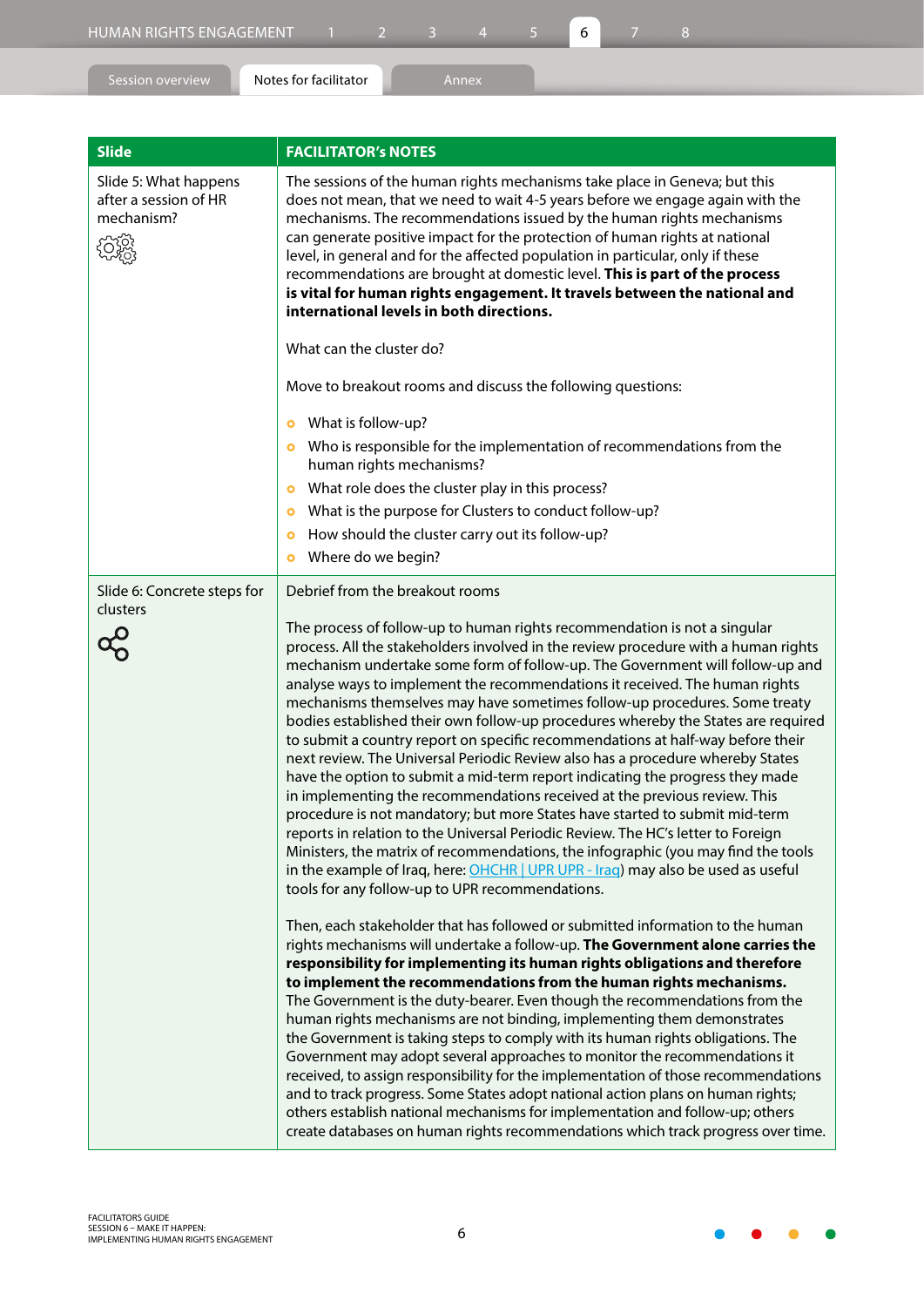| Session overview | Notes for facilitator      | Annex |  |  |
|------------------|----------------------------|-------|--|--|
|                  |                            |       |  |  |
| <b>Slide</b>     | <b>FACILITATOR's NOTES</b> |       |  |  |

| Slide 7: National<br>mechanisms      | Compare national human rights institutions and national mechanisms for<br>$\bullet$<br>reporting and follow-up<br>Refer to OHCHR guide on "National Mechanisms for Reporting and Follow-up.<br>$\bullet$<br>A Study of State Engagement with International Human Rights Mechanisms":<br>https://www.ohchr.org/Documents/Publications/HR_PUB_16_1_NMRF_Study.pdf<br>For national human rights institutions, refer to Guidance on<br>$\bullet$<br>UNHCR's engagement with national human rights institutions                                                                                                                                                                                                                                                                                                                                                                                                                                                                                                                                                                                                                                                                                                                                                                                                                                                                                                                                                                                              |
|--------------------------------------|---------------------------------------------------------------------------------------------------------------------------------------------------------------------------------------------------------------------------------------------------------------------------------------------------------------------------------------------------------------------------------------------------------------------------------------------------------------------------------------------------------------------------------------------------------------------------------------------------------------------------------------------------------------------------------------------------------------------------------------------------------------------------------------------------------------------------------------------------------------------------------------------------------------------------------------------------------------------------------------------------------------------------------------------------------------------------------------------------------------------------------------------------------------------------------------------------------------------------------------------------------------------------------------------------------------------------------------------------------------------------------------------------------------------------------------------------------------------------------------------------------|
| Slide 8: National plans of<br>action | Mention the following aspects:<br>The national human rights action plans perform the following functions:<br>$\bullet$<br>Assess human rights needs in the country<br>$\bullet$<br>Raise awareness of human rights among national authorities<br>$\bullet$<br>Adopt a comprehensive approach to human rights<br>$\bullet$<br>Mobilize civil society organizations<br>$\bullet$<br>Mobilize cooperation at national and international levels<br>$\bullet$<br>Generate commitment to action<br>$\bullet$<br>Identifies the current human rights situation in the country<br>$\bullet$<br>Identifies problems that need to be overcome<br>$\bullet$<br>Specifies what actions need to be taken<br>$\bullet$<br>Specifies the actor who is responsible for taking the defined actions<br>$\bullet$<br>Establishes firm time frames for each action<br>$\bullet$<br>Provides effective monitoring and evaluation of the actions taken.<br>$\bullet$<br>Propose goals with an accountability framework and indicators.<br>$\bullet$<br>National human rights action plans can guide the development of:<br>$\bullet$<br>Legal frameworks, ratification of international instruments, effective rule of law<br>$\bullet$<br>Frameworks for the protection of individuals<br>$\bullet$<br>A culture of human rights<br>$\bullet$<br>National institutions for the protection of human rights.<br>$\bullet$<br>Further reference:<br><b>OHCHR Handbook on National Human Rights Plans of Action</b><br>$\bullet$ |

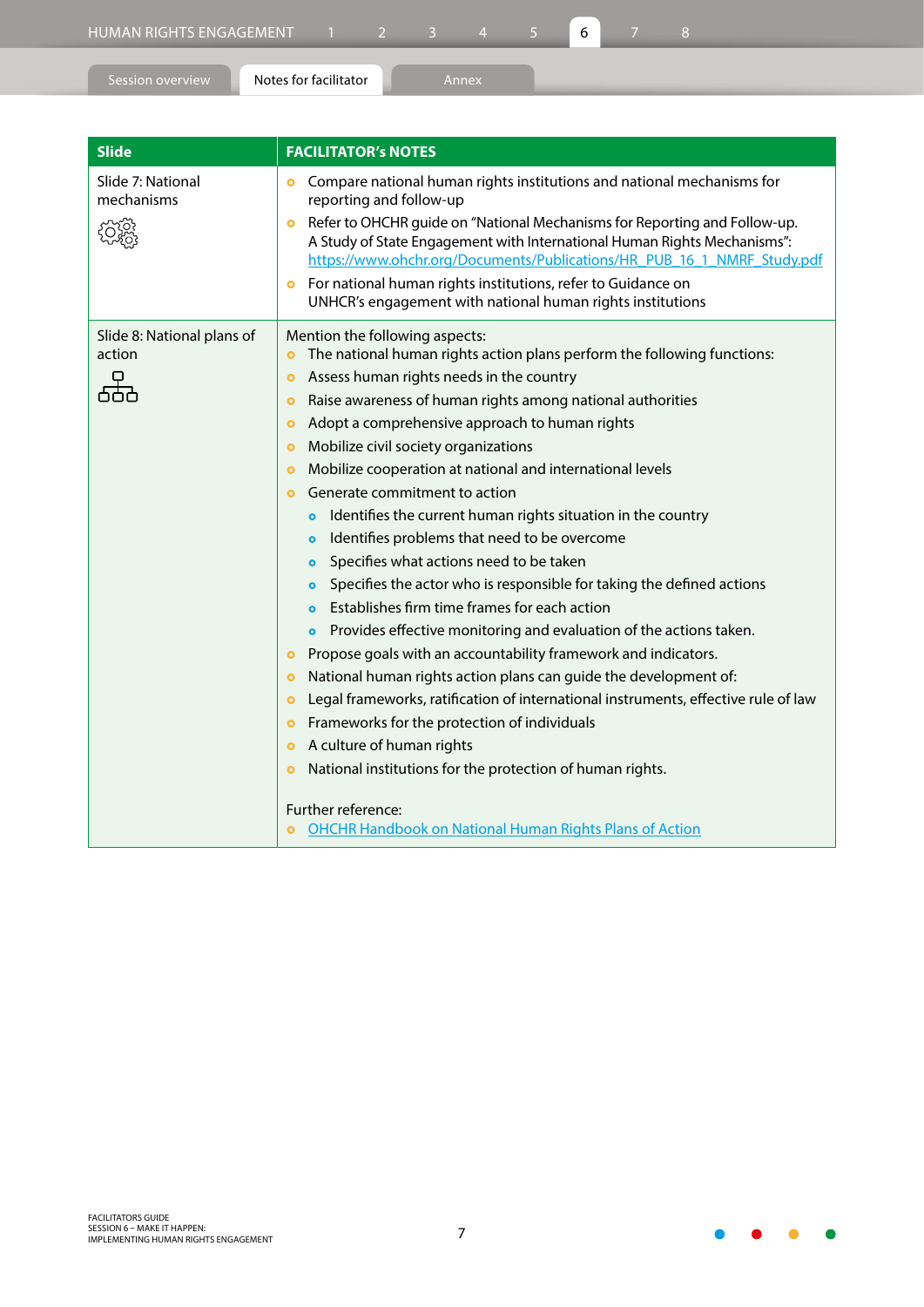Session overview **Notes for facilitator Annex** 

| <b>Slide</b>                                             | <b>FACILITATOR'S NOTES</b>                                                                                               |
|----------------------------------------------------------|--------------------------------------------------------------------------------------------------------------------------|
| Slide 9: UN Funds<br>Supporting<br>implementation of HRE | Lastly, to conclude the debriefing, mention there are several tools that participants<br>can use in their follow-up work |
| $\sqrt{4n}$                                              | national mechanisms for reporting and follow-up;<br>national human rights action plans                                   |

• UN Funds to support implementation of human rights.

|                        | The cluster may urge the government to apply for funding through the Voluntary<br>Fund for financial and technical assistance in the implementation of UPR (more<br>information here: OHCHR   UPR The Voluntary Fund for financial and technical<br>assistance in the implementation of the universal periodic review) |
|------------------------|------------------------------------------------------------------------------------------------------------------------------------------------------------------------------------------------------------------------------------------------------------------------------------------------------------------------|
|                        | Mention that OHCHR manages several funds that support States and civil society<br>organizations in the implementation of human rights.                                                                                                                                                                                 |
|                        | Civil society organizations obtained funding through the UN Voluntary Fund for<br>Victims of Torture.                                                                                                                                                                                                                  |
| Slide 10: Key messages | Summarize the key messages from this session                                                                                                                                                                                                                                                                           |
|                        | Follow-up implies accountability.                                                                                                                                                                                                                                                                                      |
|                        | Using human rights recommendations can strengthen advocacy and protection<br>interventions.                                                                                                                                                                                                                            |
|                        | National mechanisms for reporting and follow-up can support coordination in the<br>implementation of human rights recommendations.                                                                                                                                                                                     |
|                        | National human rights action plans can be useful tools to promote the inclusion of<br>affected populations in national frameworks.                                                                                                                                                                                     |
|                        | Clusters can work with Governments and other stakeholders in projects funded<br>through UN funds to support the implementation of human rights.                                                                                                                                                                        |

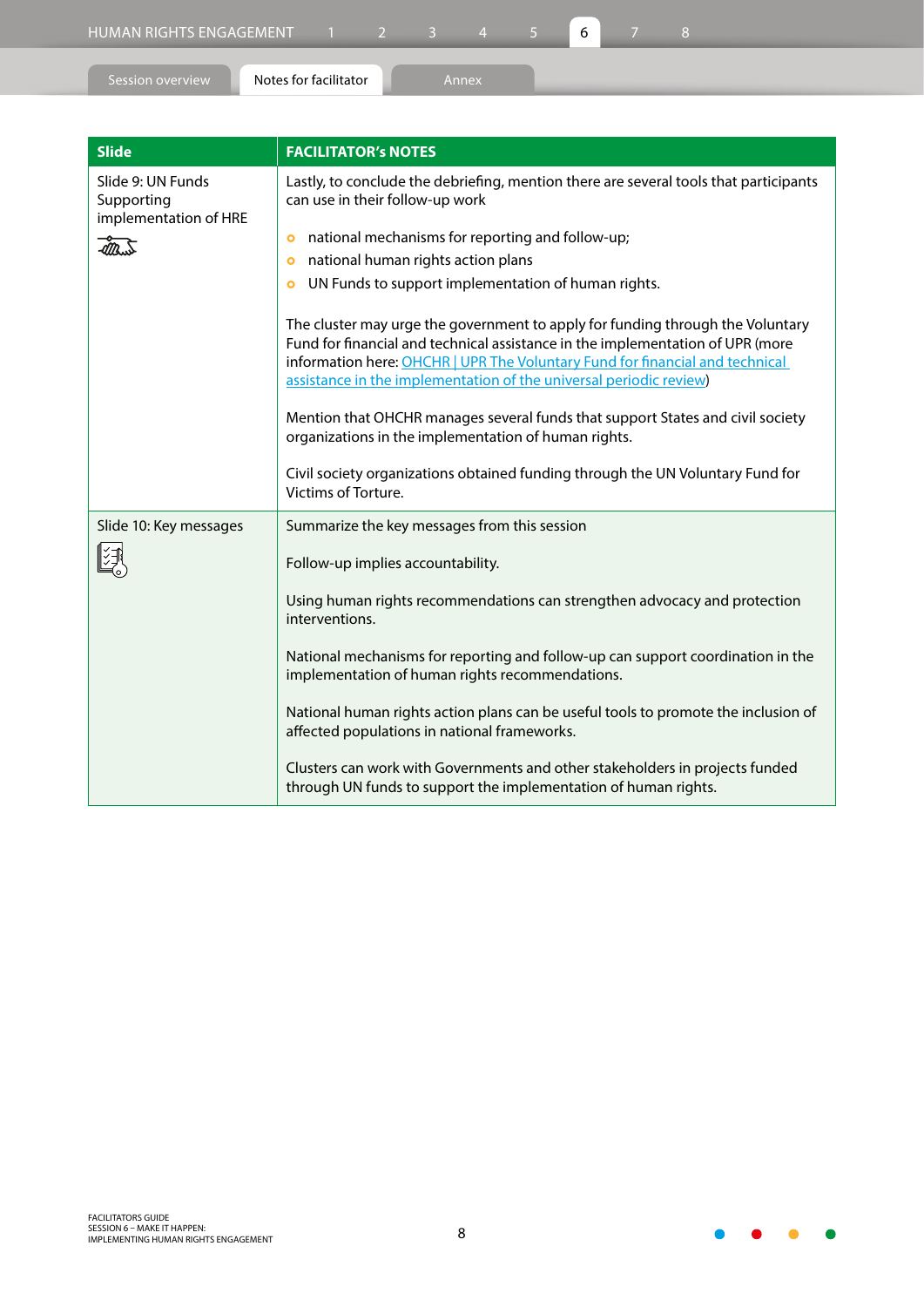## ANNEX

## $\bullet$

### **Support for facilitators – possible answers to Exercise 1**

Note on how the treaty body (CRPD) formulated questions to the State delegation; may highlight the differences compared to the session of the UPR and how the States raised questions and provided recommendations to the State under review (Cambodia).

Use the following possible answers for the debriefing:

| Human rights mechanism | Who participates in the session                                                           | Were issues relevant to<br>cluster raised? |
|------------------------|-------------------------------------------------------------------------------------------|--------------------------------------------|
| <b>CRPD</b>            | Members of the Committee<br>Government delegation<br>Other stakeholders may attend        | Yes                                        |
| <b>UPR</b>             | <b>UN Member States</b><br>Other stakeholders may attend                                  | Yes                                        |
| Human Rights Council   | <b>UN Member States</b><br>Independent Expert<br><b>UN</b> entities<br>Other stakeholders | Yes                                        |

| Aspect                       | <b>Treaty body</b>                                         | <b>Universal Periodic</b><br><b>Review</b>                                | <b>Human Rights Council</b>                                                              |
|------------------------------|------------------------------------------------------------|---------------------------------------------------------------------------|------------------------------------------------------------------------------------------|
| Tone of the dialogue         | Constructive tone-<br>marking shortcomings                 | Diplomatic, supportive                                                    | Diplomatic<br>Marking concerns,<br>violations of human rights                            |
| Specificity of issues raised | Very specific                                              | <b>Broader issues</b><br>Focus on good practices,<br>technical assistance | Specific, especially when<br>it comes to dialogues<br>concerning particular<br>countries |
| Language used                | Specific to international<br>human rights law<br>framework | General language                                                          | Raising human rights<br>concerns in diplomatic<br>language                               |
| Verbs and adverbs used       | Gravely concerned                                          | Recommend                                                                 | Recommend                                                                                |
|                              | Request                                                    | Consider                                                                  | Remain seized on the<br>matter                                                           |

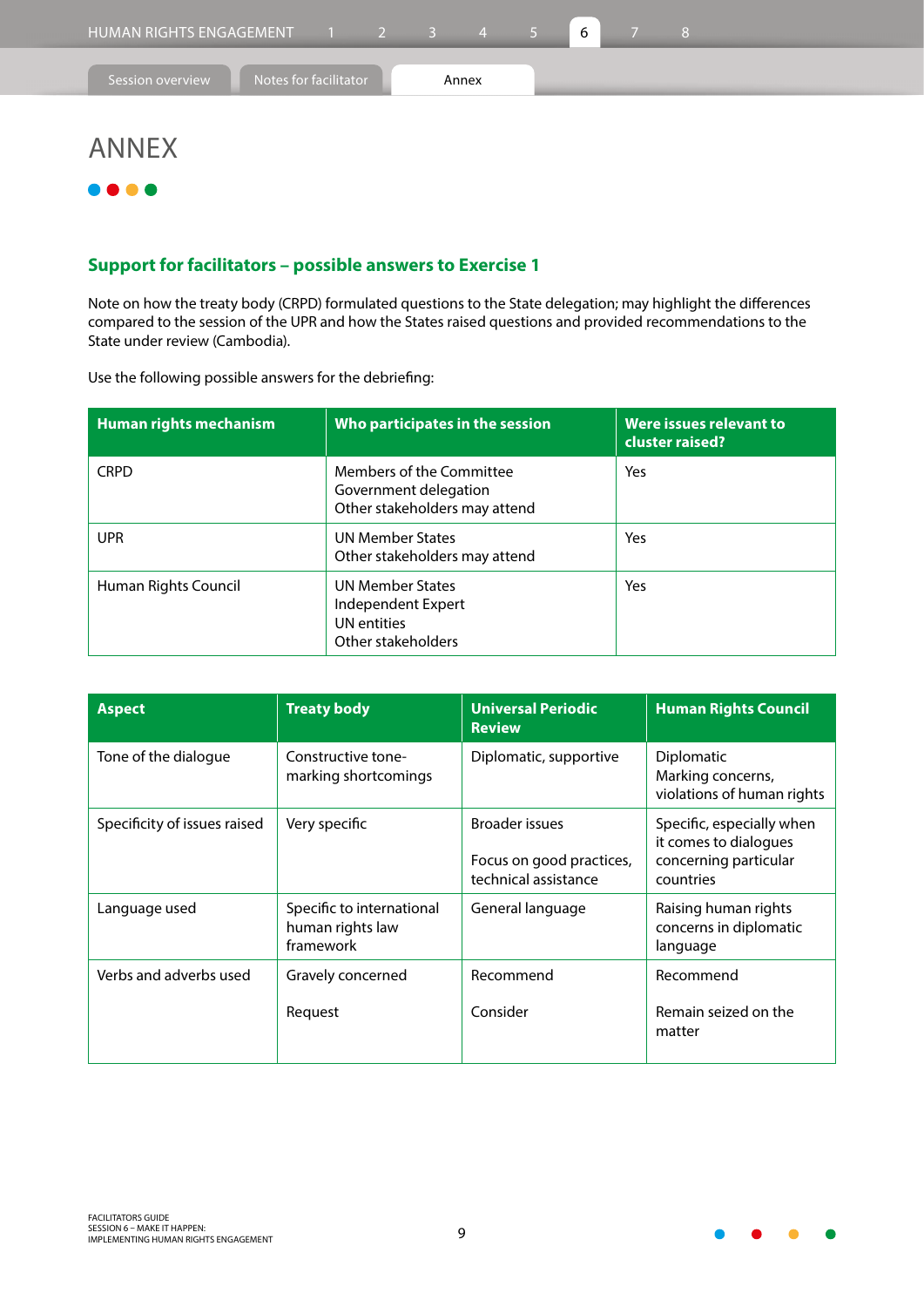| HUMAN RIGHTS ENGAGEMENT 1 2 3 4 |                       |  |       |  |  |  |  |
|---------------------------------|-----------------------|--|-------|--|--|--|--|
| Session overview                | Notes for facilitator |  | Annex |  |  |  |  |

### **Support for facilitators – Possible answers to Exercise 2**

| Recommendation                                              | <b>Group 1: CRPD</b> | <b>Group 2: Universal</b><br><b>Periodic Review</b> | <b>Group 3: Human</b><br><b>Rights Council</b> |
|-------------------------------------------------------------|----------------------|-----------------------------------------------------|------------------------------------------------|
| Proposes concrete actions                                   | <b>Yes</b>           | No                                                  | It depends                                     |
| The rights-holders are clearly stated                       | No                   | Yes                                                 | It depends                                     |
| Level of detail (e.g. benchmarks,<br>indicators, timelines) | Very detailed        | General                                             | It depends                                     |

Use the answers below as support for the debriefing of this exercise:

Summarizes the following aspects:

**•** The recommendations from the treaty bodies are very detailed. They touch on concrete amendments needed in the legal, policy or institutional frameworks of States. The recommendations address the steps needed for States to implement the corresponding human rights treaty article-by-article. The specificity of the recommendations is a consequence of the nature of the constructive dialogue between

the treaty body and the State. The questions addressed by the members of the treaty body are very specific, refer to specific articles in the respective human rights treaty. The members of the treaty body are experts in the subject-matter of the treaty, and for this reason, the recommendations they issue carry the weight of specificity, detail and precision. You can notice this in the length of the recommendation, the technical language use, and the concrete measures that the States are called upon to implement.

- } The recommendations from the Universal Periodic Review are more general in terms of the issue they address, the language they use and the measures that the State under Review is expected to take. The Recommending States recommend a direction for action, addressing systemic issues such as adoption of legislation, consider adopting policy, take steps to ratify or implement human rights instruments. The UPR recommendations are more general because the UPR is a peer-to-peer review process, conducted by States. It is not conducted by independent experts, as is the case of the constructive dialogues before the treaty bodies. The intergovernmental nature of the UPR makes the UPR a platform for international dialogue and cooperation in the area of human rights. Member states have been actively engaging with UPR since it was created, which is illustrated by the 100% participation, as well as by voluntary pledges and commitments made by states under review.
- The recommendations from the Human Rights Council can also differ depending on the mechanism of the Council. We saw above the Universal Periodic Review. When it comes to the Special Procedures, as independent experts, they can give very concrete recommendations in relation to specific countries in country visit reports; but they can also give more general recommendations to address specific human rights issues when it comes to thematic reports.

### **Support for facilitators – Possible debriefing points on Exercise 3**

- $\bullet$  Identify the actor(s) responsible for implementation
- **o** Identify what aspects lead to the effective implementation of that recommendations
- **o** Context: think back at the human rights analysis!!
- **o** Stakeholders: think back at the stakeholders mapping!!
- o Tools
- } New actors: National Human Rights Action Plans, National Mechanisms for Implementation and Follow-up
- **o** Take into account the stage where you are with respect to the procedure before each particular human rights mechanism: Working Group Session- the States need to examine the recommendations at country level (including by organizing consultations) and decide on what recommendations they support or note.